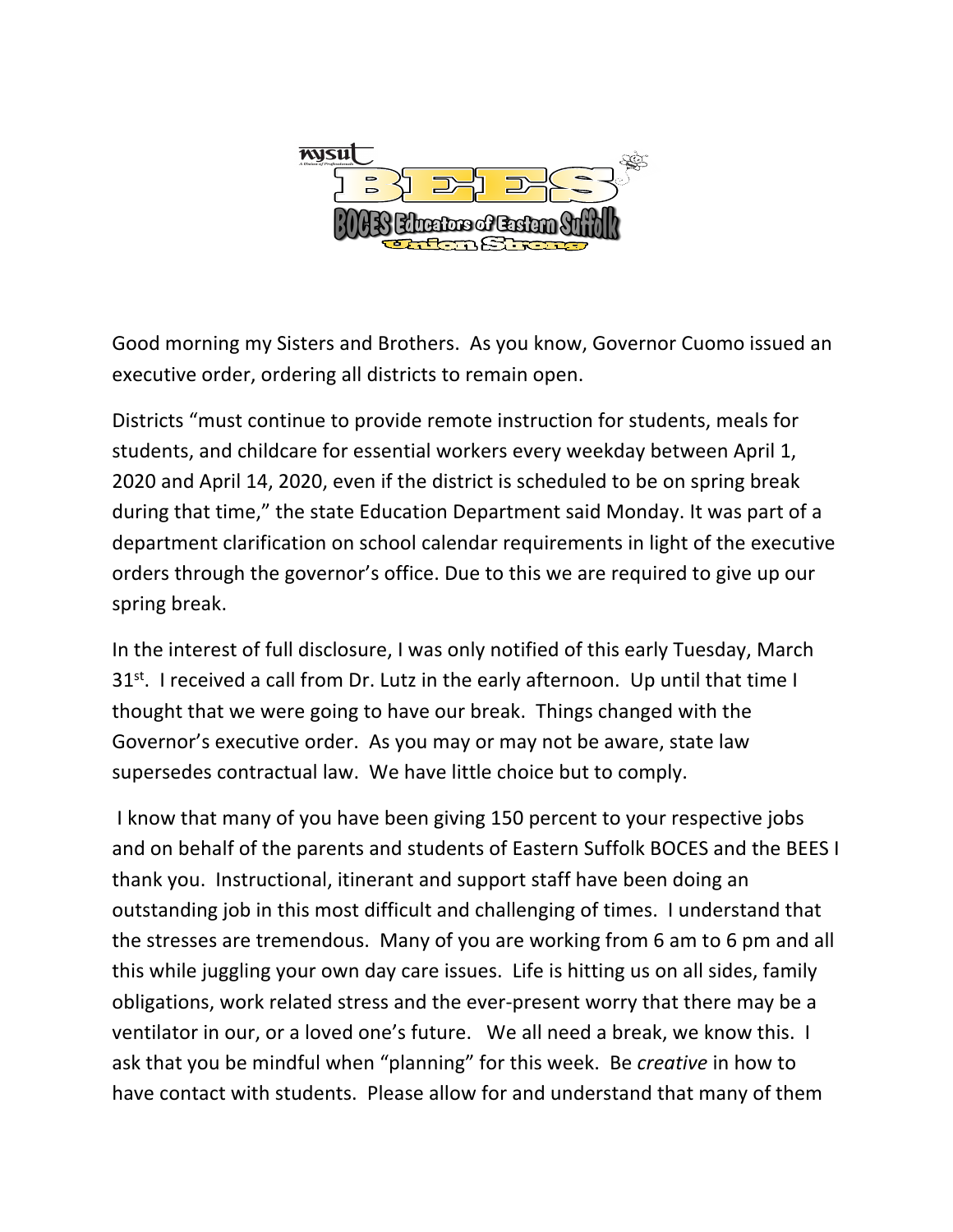like us, have religious holy days that need to be honored and may be unavailable for daily distance learning at different times between 4/9-4/19.

I understand that we are under intense pressure, but THIS WILL END. We will come through it, a bit worn down but stronger than ever.

I would just like to share my thoughts as to our role in this fight and be assured my sisters and brothers this is a fight against all of the chaos caused by covid-19. The governor has stated the case plainly. We are at war. We are not being shot at or bombed but the effects of this pandemic are as wide ranging and devastating as a shooting war on both the health and economic fronts. Never in our nation's history has our economy collapsed so quickly and widely. In comparison the economy of the United States in the Great depression collapsed in slow motion and was statistically not as high as the numbers we see now. All this has occurred in a mere few weeks. We need to step up and do our part. All of us are on the front lines. No one gets to hide. If we lose our break because of government decree, then that is the way it is. Tens of millions of our fellow citizens are without jobs on this April  $1^{st.}$  We are working and being paid. Think of those unemployed as they scramble to pay their bills and survive, and we are worried about our five days. They would view us as petty, ungrateful and short sighted to say the least. And my friends think of how this would be viewed by our component districts that are working, the politicians that normally support us and the Governor in Albany. Make no mistake my sisters and brothers after this is over, we will need friends in districts and in Albany more than ever. It is my opinion that after this crisis is resolved then we will have to face the unfolding effects of the economic disaster.

We have negotiated to obtain two additional PPD's or Pandemic Personal Days for the direct instruction and itinerant staff to be used before we return to school. These days will not carry over to next year. They must be utilized before the shutdown ends and we return to school. That would include the entire blue contract and those Teacher Assistants bumped up to cover their respective classes.